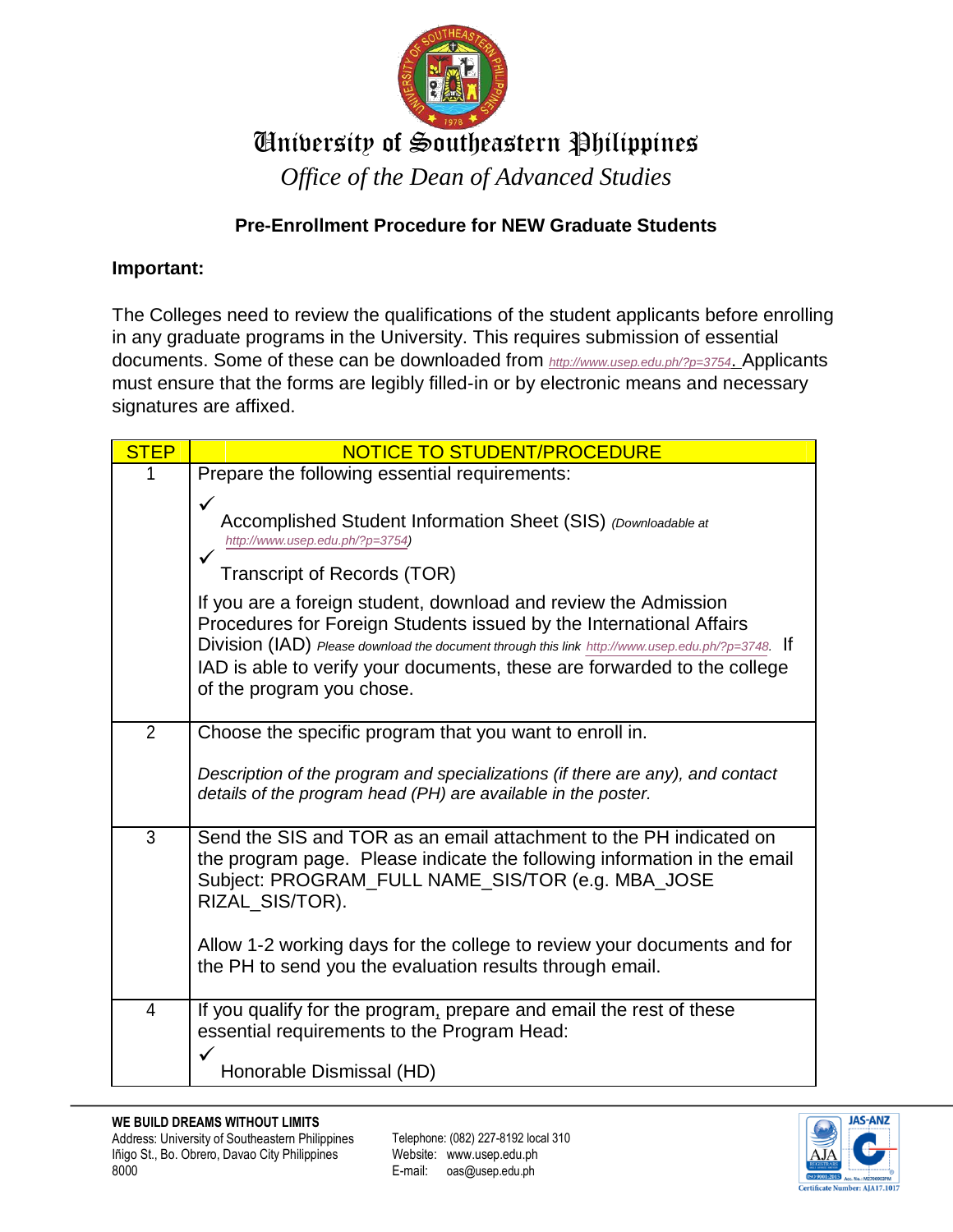|                | Signed Data Privacy and Non-Disclosure Agreement (DPNDA) Form                                                                                                                                                                                                                                                                                                                                                                                                                                                                                                                                                                                                                     |
|----------------|-----------------------------------------------------------------------------------------------------------------------------------------------------------------------------------------------------------------------------------------------------------------------------------------------------------------------------------------------------------------------------------------------------------------------------------------------------------------------------------------------------------------------------------------------------------------------------------------------------------------------------------------------------------------------------------|
|                | (Downloadable at http://www.usep.edu.ph/?p=3754)<br>$\checkmark$                                                                                                                                                                                                                                                                                                                                                                                                                                                                                                                                                                                                                  |
|                | Signed Personal Health Declaration Form (Downloadable at                                                                                                                                                                                                                                                                                                                                                                                                                                                                                                                                                                                                                          |
|                | http://www.usep.edu.ph/?p=3754)                                                                                                                                                                                                                                                                                                                                                                                                                                                                                                                                                                                                                                                   |
|                | Signed Promissory Note Form (to accomplish this form, please tick<br>off/write the documents listed on Step 5) (Downloadable at                                                                                                                                                                                                                                                                                                                                                                                                                                                                                                                                                   |
|                | http://www.usep.edu.ph/?p=3754)                                                                                                                                                                                                                                                                                                                                                                                                                                                                                                                                                                                                                                                   |
| $\overline{5}$ | If documents submitted are in order, the Office of the University<br>Registrar (OUR) emails you the Notice of Admission to the Program<br>(NOAP), USeP Student ID and Portal credentials within 3-5 days. These<br>credentials will give you access to the online enrollment system of the<br>University via http://portal.usep.edu.ph. Please visit the USeP official<br>Facebook page and website for additional instruction on the enrollment<br>process.<br>If you are a foreign student who qualifies for the program, you are to<br>be recommended for admission.<br>If you do not qualify for the program, you are given the notice with<br>the reason for not qualifying. |

|   | Other Requirements for those qualified GS Students to be<br>submitted within the first semester of AY, 2020-2021.                                                                                                                                                                                                                                                                                                                                                                                                                                                                                                                                                                                                                         |
|---|-------------------------------------------------------------------------------------------------------------------------------------------------------------------------------------------------------------------------------------------------------------------------------------------------------------------------------------------------------------------------------------------------------------------------------------------------------------------------------------------------------------------------------------------------------------------------------------------------------------------------------------------------------------------------------------------------------------------------------------------|
| 6 | Prepare and submit original copies of the following documents:<br>✓<br>Honorable Dismissal (HD)/Transfer Credential<br>✓<br>Transcript of Records (TOR) copy for USeP<br>$\checkmark$<br><b>Medical Certificate</b><br><b>Student Information Sheet</b><br>✓<br>Notice of Admission<br>$\checkmark$<br>Mailing stamps worth P50.00 (from Philippine Postal Office)<br>$\checkmark$<br>ID Picture $-2$ pcs. 2x2 (colored & formal; white background)<br>✓<br>2 pcs. brown envelop (long)<br>Signed Data Privacy and Non-Disclosure Agreement (DPNDA) Form<br>Signed Personal Health Declaration Form<br>Signed Promissory Note Form<br>PSA authenticated Birth Certificate<br>PSA authenticated Marriage Certificate (for female students) |

Telephone: (082) 227-8192 local 310 Website: www.usep.edu.ph E-mail: oas@usep.edu.ph